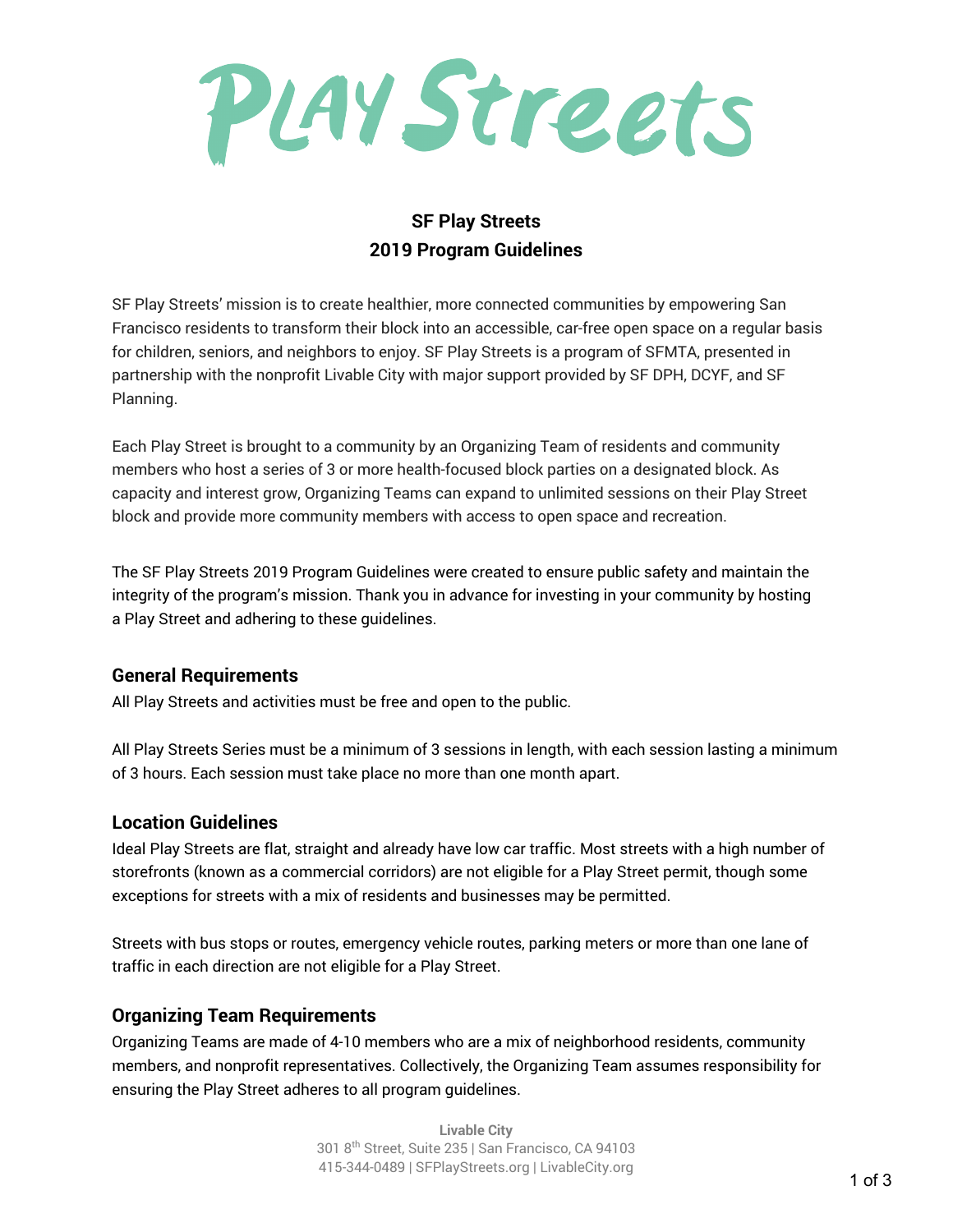# PLAY Streets

#### **Captains**

The following Captain roles are required for every Organizing Team and contact information for each will be needed for the Play Street application. Captains are not required to be present at all Play Street sessions, but must attend a one-time training with Livable City before the first Play Street session.

It is highly recommended to have a team member dedicated to each of the roles, but members are allowed to fill up to two Captain roles.

**Administrative Captain** – Responsible for acting as the primary point of contact to Livable City for the Organizing Team's application, equipment orders, and technical assistance requests.

**Block Captain** – Must be a resident of the Play Street block. Responsible for acting as a Play Street ambassador to the neighbors. Block Captains often help store signs and equipment in between sessions, but this is not required.

**Safety Captain** – Responsible for recruiting and training safety monitors to be present during all hours of the street closure.

**Garbage Captain** – Responsible for ensuring all trash is sorted and disposed of using the 3-bin system (Recycling, Compost, Landfill) and that the street is left clear of trash at the end of each session.

**Outreach Captain** – Responsible for leading door knocking, including recruiting multilingual volunteers. Act as primary point of contact for questions from community members by providing phone number and email address for outreach materials.

**Programming Captain** – Responsible for recruiting organizations and volunteers to host activities. Help coordinate equipment needs and activity placement between partners and provide instructions for volunteers.

#### **Outreach Requirements**

- Gather signatures of support from a minimum of 51% of the households and businesses on the street.
- Conduct a minimum of 1 door knocking session on the proposed Play Street block prior to the first session.